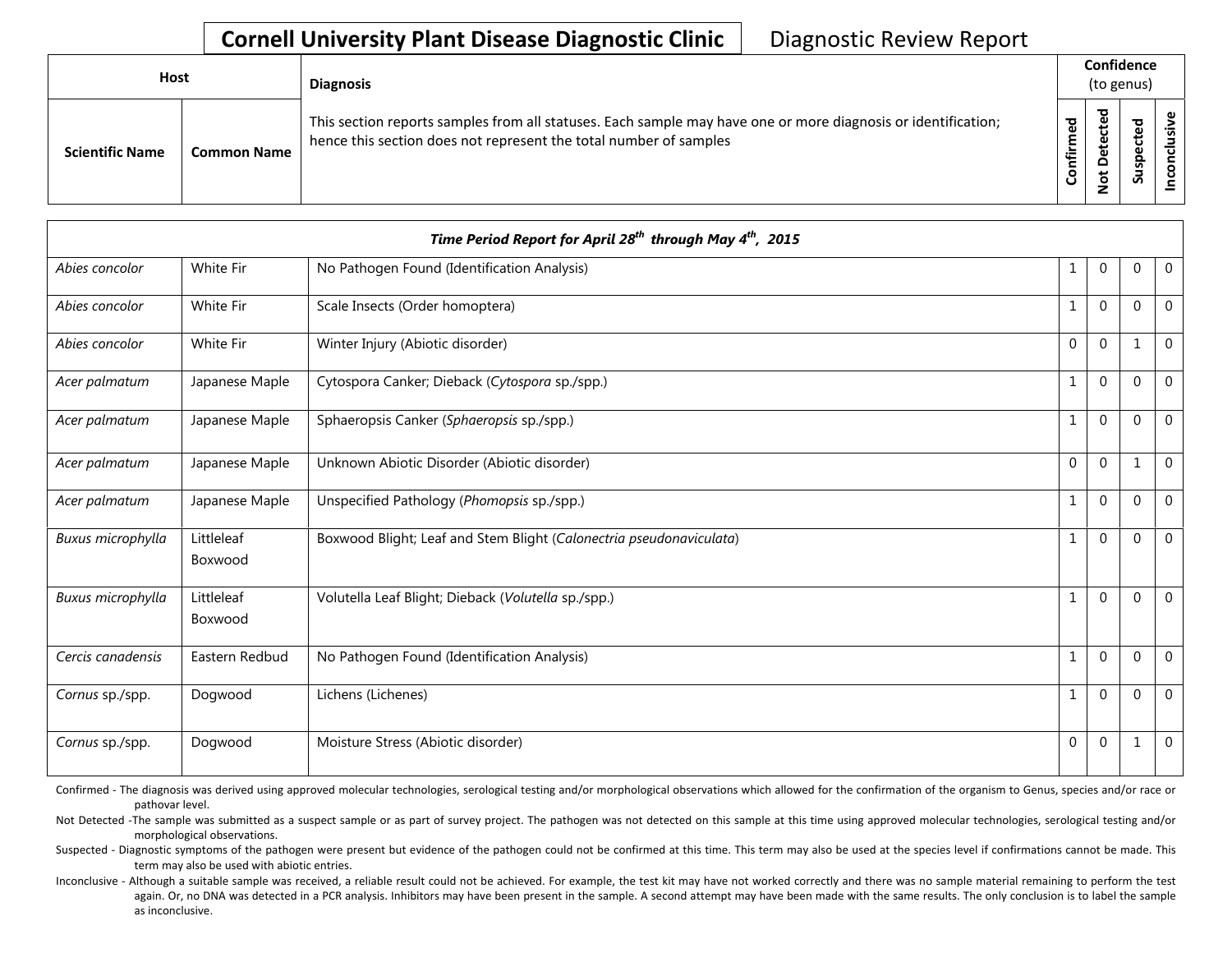| <b>Host</b>            |                    | <b>Diagnosis</b>                                                                                                                                                                   |                 | Confidence<br>(to genus)                      |                                                     |  |
|------------------------|--------------------|------------------------------------------------------------------------------------------------------------------------------------------------------------------------------------|-----------------|-----------------------------------------------|-----------------------------------------------------|--|
| <b>Scientific Name</b> | <b>Common Name</b> | This section reports samples from all statuses. Each sample may have one or more diagnosis or identification;<br>hence this section does not represent the total number of samples | ᄝ<br>Ē<br>onfir | ᇴ<br>cte<br>Φ<br>ã<br>۵<br>پ<br>$\frac{9}{5}$ | ठ<br>요<br>ن<br>$\mathbf \omega$<br>௨<br>ഗ<br>ے<br>S |  |

| Cornus sp./spp.  | Dogwood             | Unidentified Insect (Unidentified Insect)             | 1              | $\Omega$       | $\Omega$     | $\overline{0}$ |
|------------------|---------------------|-------------------------------------------------------|----------------|----------------|--------------|----------------|
| Cornus sp./spp.  | Dogwood             | Winter Injury (Abiotic disorder)                      | 0              | $\overline{0}$ | $\mathbf 1$  | $\mathbf 0$    |
| Forest hardwoods | Forest<br>Hardwoods | Additional Sample Requested (Identification Analysis) | 5              | $\Omega$       | $\mathbf{0}$ | $\mathbf 0$    |
| Forest hardwoods | Forest<br>Hardwoods | Ants (Family Formicidae)                              | $\mathbf{1}$   | $\Omega$       | $\Omega$     | $\overline{0}$ |
| Forest hardwoods | Forest<br>Hardwoods | Mold; Mildew (Penicillium sp./spp.)                   | $\mathbf{1}$   | $\Omega$       | $\mathbf{0}$ | $\overline{0}$ |
| Forest hardwoods | Forest<br>Hardwoods | Plant Identification (Identification Analysis)        | $\Omega$       | -1             | $\mathbf{0}$ | $\mathbf 0$    |
| Forest hardwoods | Forest<br>Hardwoods | Sugar Maple (Acer saccharum)                          | $\Omega$       | $\Omega$       | 4            | $\mathbf 0$    |
| Forest hardwoods | Forest<br>Hardwoods | Unspecified pathology (Pyrenochaeta sp./spp.)         | 1              | $\Omega$       | $\mathbf{0}$ | $\mathbf 0$    |
| Forest hardwoods | Forest<br>Hardwoods | Unspecified pathology (Camarosporium sp.)             | 1              | $\Omega$       | $\mathbf{0}$ | $\overline{0}$ |
| Forest hardwoods | Forest<br>Hardwoods | Unspecified pathology (Rhizoctonia sp./spp.)          | $\overline{2}$ | $\Omega$       | $\mathbf{0}$ | $\mathbf 0$    |

Confirmed - The diagnosis was derived using approved molecular technologies, serological testing and/or morphological observations which allowed for the confirmation of the organism to Genus, species and/or race or pathovar level.

Not Detected -The sample was submitted as a suspect sample or as part of survey project. The pathogen was not detected on this sample at this time using approved molecular technologies, serological testing and/or morphological observations.

Suspected - Diagnostic symptoms of the pathogen were present but evidence of the pathogen could not be confirmed at this time. This term may also be used at the species level if confirmations cannot be made. This term may also be used with abiotic entries.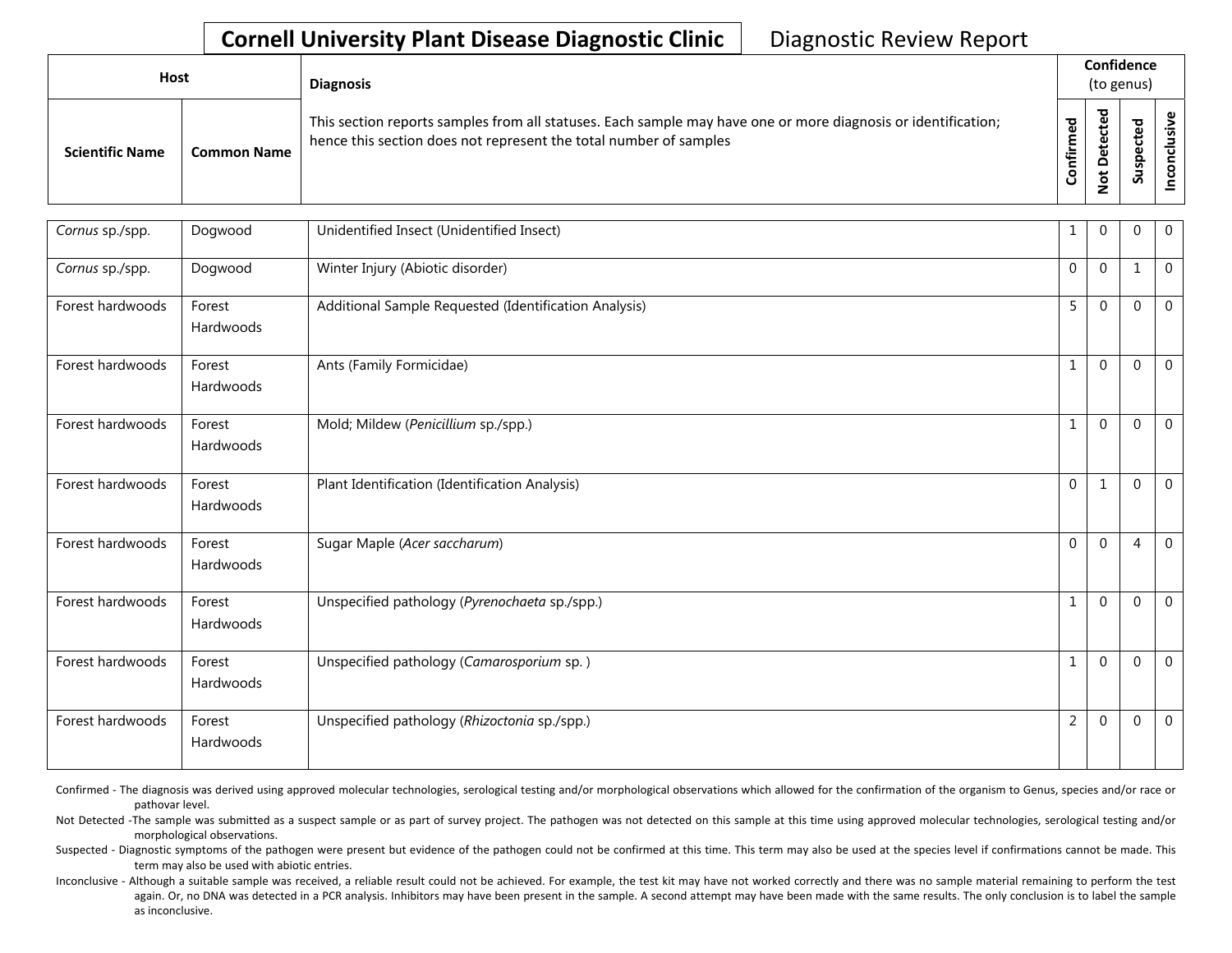| <b>Host</b>            |                    | <b>Diagnosis</b>                                                                                                                                                                   |          | Confidence<br>(to genus)      |                                  |        |  |  |
|------------------------|--------------------|------------------------------------------------------------------------------------------------------------------------------------------------------------------------------------|----------|-------------------------------|----------------------------------|--------|--|--|
| <b>Scientific Name</b> | <b>Common Name</b> | This section reports samples from all statuses. Each sample may have one or more diagnosis or identification;<br>hence this section does not represent the total number of samples | ਠ<br>tir | ᇃ<br>Φ<br>ዴ<br>پ<br>$\dot{S}$ | ᠊ᠣ<br>Φ<br>ω<br>으<br>൧<br>۔<br>S | š<br>ပ |  |  |

| Forest hardwoods   | Forest<br>Hardwoods | Ustulina Trunk Rot; Carbon Cushion (Kretzschmaria deusta)   | $\overline{2}$ | 3              | $\mathbf 0$  | 0                |
|--------------------|---------------------|-------------------------------------------------------------|----------------|----------------|--------------|------------------|
|                    |                     |                                                             |                |                |              |                  |
| Forest hardwoods   | Forest              | Wood Boring Insect Damage (Unidentified Wood Boring Insect) | $\overline{2}$ | $\Omega$       | $\mathbf{0}$ | $\overline{0}$   |
|                    | Hardwoods           |                                                             |                |                |              |                  |
| Ilex opaca         | American Holly      | Deer Damage (Abiotic disorder)                              | $\overline{0}$ | $\overline{0}$ | 1            | $\boldsymbol{0}$ |
| Ilex opaca         | American Holly      | Unspecified Pathology (Phomopsis sp./spp.)                  | $\mathbf{1}$   | $\Omega$       | $\mathbf{0}$ | $\mathbf 0$      |
| Ilex opaca         | American Holly      | Winter Injury (Abiotic disorder)                            | $\mathbf{0}$   | $\mathbf{0}$   | 1            | $\boldsymbol{0}$ |
| Ipomoea batatas    | Sweetpotato         | Intumescence (Abiotic disorder)                             | $\mathbf{1}$   | $\mathbf 0$    | $\mathbf{0}$ | $\mathbf 0$      |
| Ipomoea batatas    | Sweetpotato         | Sooty Mold (Unidentified Fungus)                            | 1              | $\overline{0}$ | 0            | $\mathbf 0$      |
| Juniperus sp./spp. | Juniper             | Cedar-Quince Rust (Gymnosporangium clavipes)                | $\mathbf{1}$   | $\Omega$       | $\Omega$     | $\mathbf 0$      |
| Juniperus sp./spp. | Juniper             | Juniper Scale (Carulaspis juniperi)                         | 1              | $\overline{0}$ | 0            | $\mathbf 0$      |
| Juniperus sp./spp. | Juniper             | Sphaeropsis Dieback (Sphaeropsis sp./spp.)                  | $\mathbf{1}$   | $\Omega$       | $\Omega$     | $\mathbf 0$      |
| Lycopersicon       | Tomato              | Chemical Injury (Abiotic disorder)                          | $\overline{0}$ | $\overline{0}$ | 1            | $\mathbf 0$      |
| sp./spp.           |                     |                                                             |                |                |              |                  |
| Lycopersicon       | Tomato              | No Pathogen Found (Identification Analysis)                 | $\mathbf{1}$   | $\mathbf 0$    | $\mathbf 0$  | $\mathbf 0$      |
| sp./spp.           |                     |                                                             |                |                |              |                  |

Confirmed - The diagnosis was derived using approved molecular technologies, serological testing and/or morphological observations which allowed for the confirmation of the organism to Genus, species and/or race or pathovar level.

Not Detected -The sample was submitted as a suspect sample or as part of survey project. The pathogen was not detected on this sample at this time using approved molecular technologies, serological testing and/or morphological observations.

Suspected - Diagnostic symptoms of the pathogen were present but evidence of the pathogen could not be confirmed at this time. This term may also be used at the species level if confirmations cannot be made. This term may also be used with abiotic entries.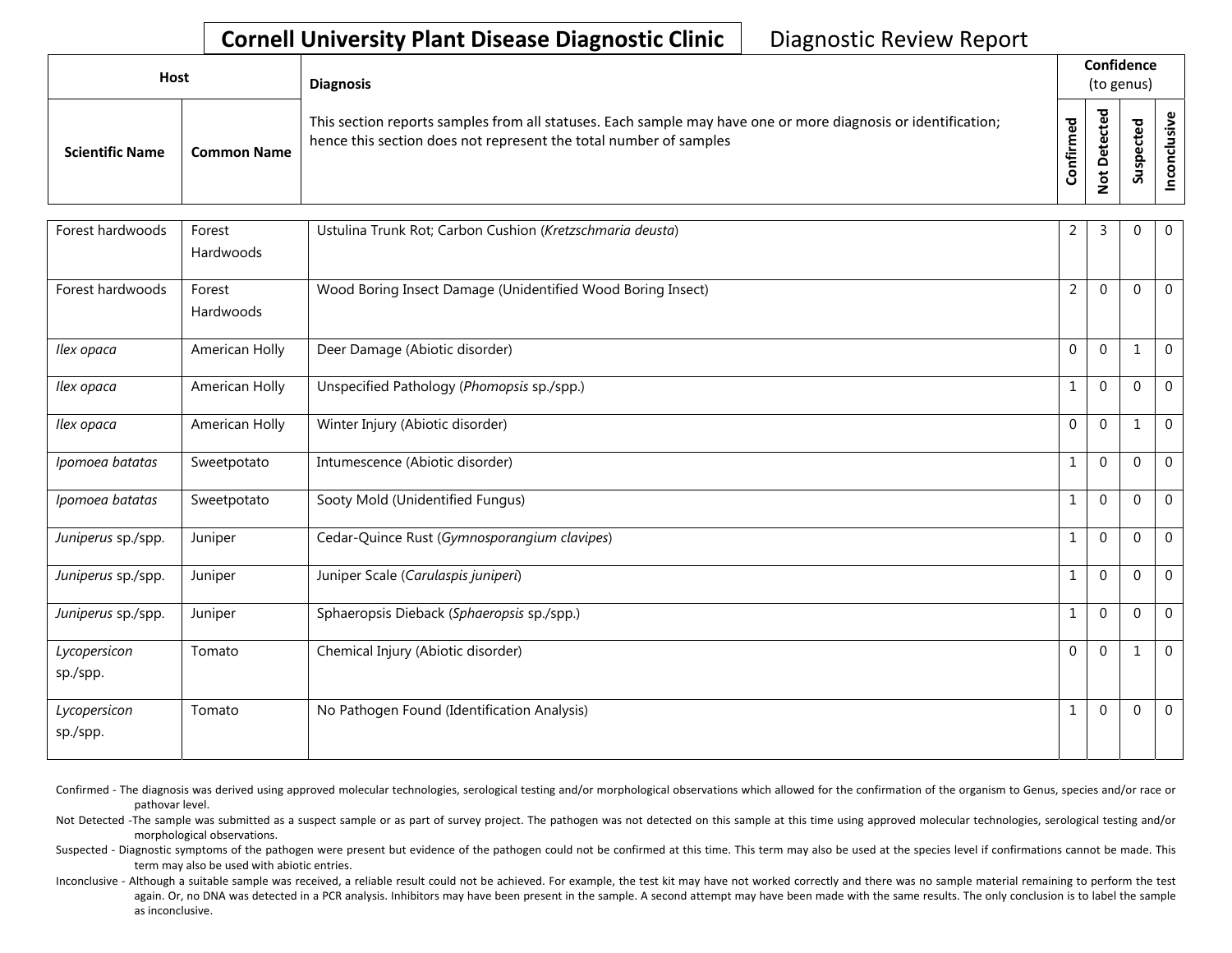| <b>Host</b>            |                    | <b>Diagnosis</b>                                                                                                                                                                   |          |                             | Confidence<br>(to genus) |  |
|------------------------|--------------------|------------------------------------------------------------------------------------------------------------------------------------------------------------------------------------|----------|-----------------------------|--------------------------|--|
| <b>Scientific Name</b> | <b>Common Name</b> | This section reports samples from all statuses. Each sample may have one or more diagnosis or identification;<br>hence this section does not represent the total number of samples | onfirmed | ठ<br>پ<br>پ<br>$\circ$<br>– | ъ<br>ဒ္ဓ<br>వె           |  |

| Pelargonium    | Geranium<br>('cultivated') | Growth Regulator Effect (Abiotic disorder)                         | $\overline{0}$ | $\Omega$     |             | $\mathbf 0$ |
|----------------|----------------------------|--------------------------------------------------------------------|----------------|--------------|-------------|-------------|
| sp./spp.       |                            |                                                                    |                |              |             |             |
| Pelargonium    | Geranium                   | No Pathogen Found (Identification Analysis)                        | $\mathbf{1}$   | $\Omega$     | $\Omega$    | $\mathbf 0$ |
| sp./spp.       | ('cultivated')             |                                                                    |                |              |             |             |
| Picea abies    | Norway Spruce              | Eastern Spruce Gall Adelgid (Adelges abietis)                      | $\Omega$       | $\Omega$     | 1           | $\mathbf 0$ |
| Picea abies    | Norway Spruce              | Pestalotiopsis Needle Blight; Tip Blight (Pestalotiopsis sp./spp.) | 1              | $\Omega$     | $\mathbf 0$ | $\mathbf 0$ |
| Picea abies    | Norway Spruce              | Spruce Spider Mite (Oligonychus ununguis)                          | $\mathbf 1$    | $\Omega$     |             | $\mathbf 0$ |
| Picea abies    | Norway Spruce              | Stigmina Needle Blight (Stigmina lautii)                           | $\mathbf{1}$   | $\Omega$     | $\theta$    | $\Omega$    |
| Picea abies    | Norway Spruce              | Unknown Abiotic Disorder (Abiotic disorder)                        | $\Omega$       | $\Omega$     | 1           | $\mathbf 0$ |
| Picea abies    | Norway Spruce              | Unspecified Pathology (Rhizosphaera sp./spp.)                      | 1              | $\Omega$     | $\mathbf 0$ | $\mathbf 0$ |
| Pinus nigra    | <b>Austrian Pine</b>       | Red Band Needle Blight (Dothistroma septosporum)                   | 1              | $\Omega$     | $\Omega$    | $\mathbf 0$ |
| Picea sp./spp. | Spruce                     | Cytospora Canker; Dieback (Cytospora sp./spp.)                     | $\Omega$       | $\mathbf{1}$ | 1           | $\mathbf 0$ |
| Picea sp./spp. | Spruce                     | Insufficient Light (Abiotic disorder)                              | $\Omega$       | $\Omega$     |             | $\mathbf 0$ |
| Picea sp./spp. | Spruce                     | Weir's Cushion Rust (Chrysomyxa weirii)                            | $\Omega$       | $\mathbf{1}$ | $\mathbf 0$ | $\mathbf 0$ |
| Picea sp./spp. | Spruce                     | Unknown Abiotic Disorder (Abiotic disorder)                        | 0              | $\mathbf{0}$ |             | $\mathbf 0$ |

Confirmed - The diagnosis was derived using approved molecular technologies, serological testing and/or morphological observations which allowed for the confirmation of the organism to Genus, species and/or race or pathovar level.

Not Detected -The sample was submitted as a suspect sample or as part of survey project. The pathogen was not detected on this sample at this time using approved molecular technologies, serological testing and/or morphological observations.

Suspected - Diagnostic symptoms of the pathogen were present but evidence of the pathogen could not be confirmed at this time. This term may also be used at the species level if confirmations cannot be made. This term may also be used with abiotic entries.